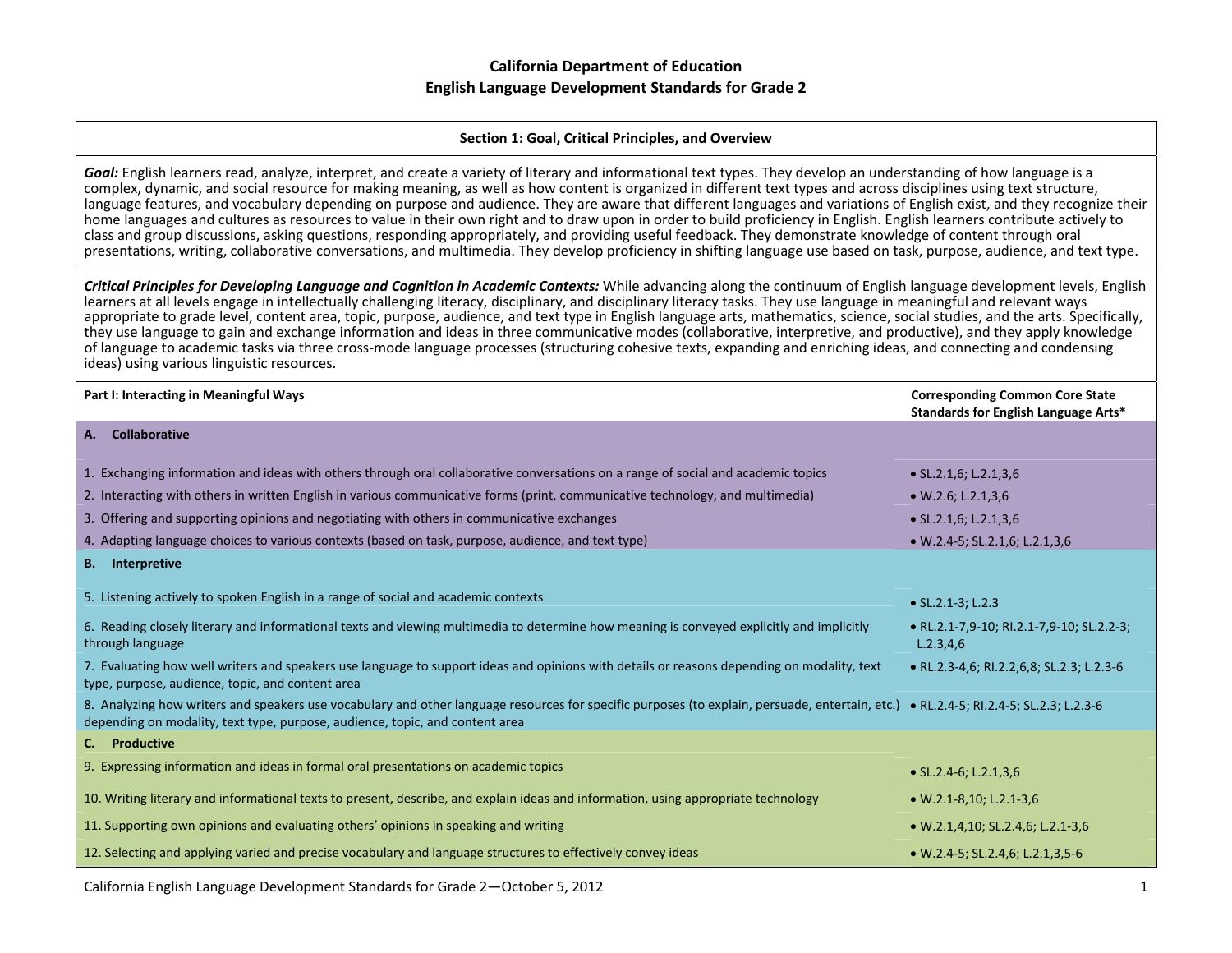|           | Part II: Learning About How English Works                                                                                                                                                                                                                                                                                                                                | <b>Common Core State Standards for</b><br>English Language Arts* |
|-----------|--------------------------------------------------------------------------------------------------------------------------------------------------------------------------------------------------------------------------------------------------------------------------------------------------------------------------------------------------------------------------|------------------------------------------------------------------|
| A.        | <b>Structuring Cohesive Texts</b><br>Understanding text structure<br>1.                                                                                                                                                                                                                                                                                                  |                                                                  |
|           | <b>Understanding cohesion</b><br>2.                                                                                                                                                                                                                                                                                                                                      | • RL.2.5; RI.2.5; W.2.1-5; SL.2.4                                |
|           |                                                                                                                                                                                                                                                                                                                                                                          | • RL.2.5; RI.2.5; W.2.1-4; SL.2.4; L.2.1,3                       |
| <b>B.</b> | <b>Expanding &amp; Enriching Ideas</b><br>Using verbs and verb phrases.<br>3.<br>Using nouns and noun phrases<br>4.                                                                                                                                                                                                                                                      |                                                                  |
|           | Modifying to add details<br>5.                                                                                                                                                                                                                                                                                                                                           | $\bullet$ W.2.5; SL.2.6; L.2.1,3,6                               |
|           |                                                                                                                                                                                                                                                                                                                                                                          | $\bullet$ W.2.5; SL.2.6; L.2.1,3,6                               |
|           |                                                                                                                                                                                                                                                                                                                                                                          | $\bullet$ W.2.5; SL.2.4,6; L.2.1,3,6                             |
| C.        | <b>Connecting &amp; Condensing Ideas</b><br><b>Connecting ideas</b><br>6.                                                                                                                                                                                                                                                                                                |                                                                  |
|           | <b>Condensing ideas</b><br>7.                                                                                                                                                                                                                                                                                                                                            | • W.2.1-3,5; SL.2.4,6; L.2.1,3,6                                 |
|           |                                                                                                                                                                                                                                                                                                                                                                          | • W.2.1-3,5; SL.2.4,6; L.2.1,3,6                                 |
|           | Part III: Using Foundational Literacy Skills                                                                                                                                                                                                                                                                                                                             | ·RF.K-1.1-4; RF.2.3-4 (as appropriate)                           |
|           | * The California English Language Development Standards correspond to California's Common Core State Standards for English Language Arts (ELA). English learners should have full<br>access to and opportunities to learn ELA, mathematics, science, history/social studies, and other content at the same time they are progressing toward full proficiency in English. |                                                                  |

Note: **Examples** provided in specific standards are offered **only as illustrative possibilities** and should not be misinterpreted as the only objectives of instruction or as the only types of language English learners might or should be able to understand or produce.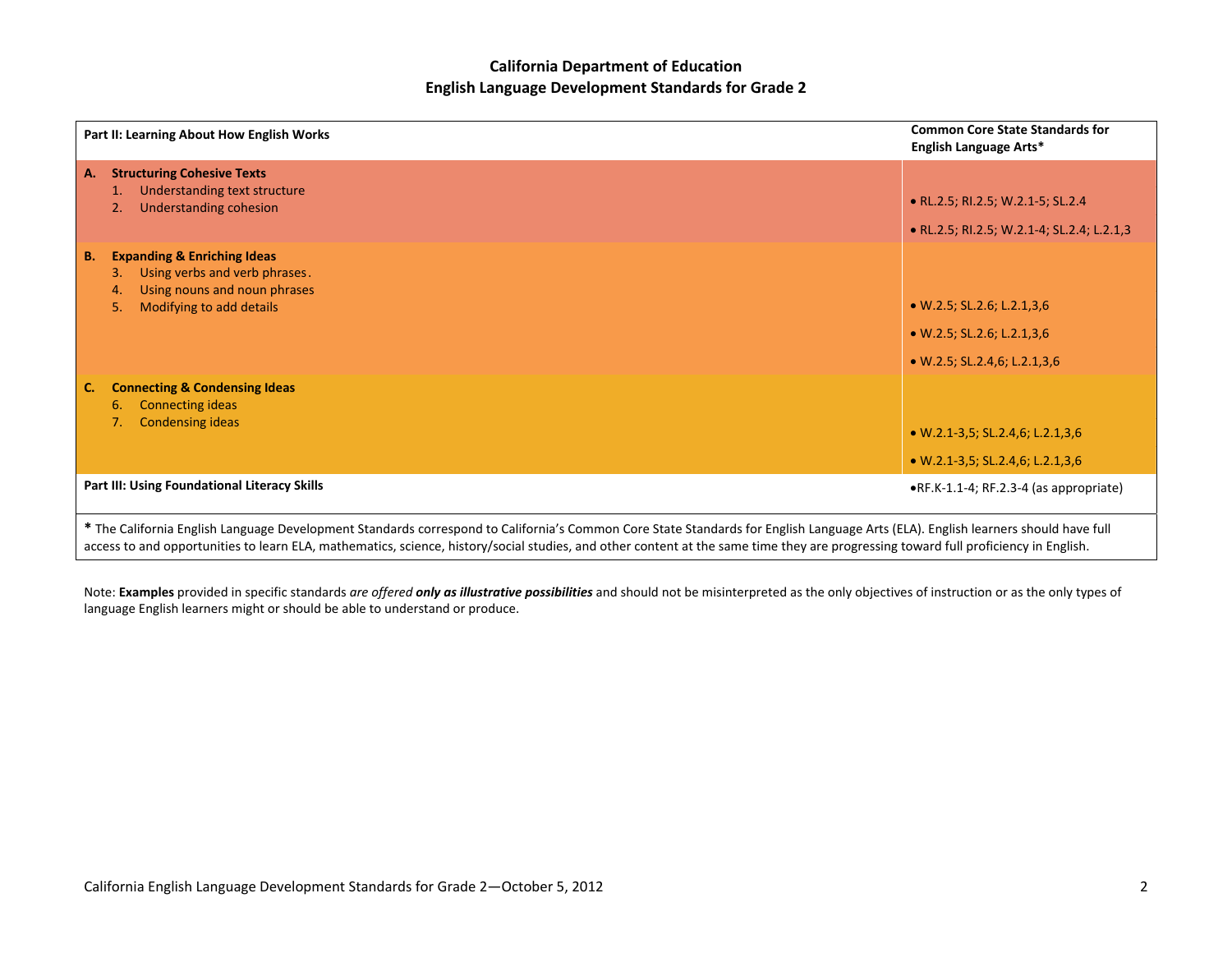| Section 2: Elaboration on Critical Principles for Developing Language & Cognition in Academic Contexts<br>Part I: Interacting in Meaningful Ways                                                                                                                                                                                                                                                                                                                                                  |                  |                                                                                                                                                                                                                                                                                                                                                                                                                               |                                                                                                                                                                                                                                                                                                                                                                                                                                                                                              |                                                                                                                                                                                                                                                                                                                                                                                                                                                                                                                 |
|---------------------------------------------------------------------------------------------------------------------------------------------------------------------------------------------------------------------------------------------------------------------------------------------------------------------------------------------------------------------------------------------------------------------------------------------------------------------------------------------------|------------------|-------------------------------------------------------------------------------------------------------------------------------------------------------------------------------------------------------------------------------------------------------------------------------------------------------------------------------------------------------------------------------------------------------------------------------|----------------------------------------------------------------------------------------------------------------------------------------------------------------------------------------------------------------------------------------------------------------------------------------------------------------------------------------------------------------------------------------------------------------------------------------------------------------------------------------------|-----------------------------------------------------------------------------------------------------------------------------------------------------------------------------------------------------------------------------------------------------------------------------------------------------------------------------------------------------------------------------------------------------------------------------------------------------------------------------------------------------------------|
| <b>Texts and Discourse in Context</b>                                                                                                                                                                                                                                                                                                                                                                                                                                                             |                  |                                                                                                                                                                                                                                                                                                                                                                                                                               | English Language Development Level Continuum                                                                                                                                                                                                                                                                                                                                                                                                                                                 |                                                                                                                                                                                                                                                                                                                                                                                                                                                                                                                 |
| Part I, strands 1-4 Corresponding Common<br>Core State Standards for English Language<br>Arts:<br>SL.2.1,6; L.2.1,3,6<br>1.<br>2.<br>W.2.6; L.2.1,3,6<br>SL.2.1,6; L.2.1,3,6<br>3.<br>W.2.4-5; SL.2.1,6; L.2.1,3,6<br>4.<br>Purposes for using language include:<br>Describing, entertaining, informing,<br>interpreting, analyzing, recounting,                                                                                                                                                  |                  | <b>Emerging</b><br>1. Exchanging information and ideas<br>Contribute to conversations and<br>express ideas by asking and answering<br>yes-no and wh- questions and<br>responding using gestures, words, and<br>learned phrases.                                                                                                                                                                                               | <b>Expanding</b><br>1. Exchanging information and ideas<br>Contribute to class, group, and partner<br>discussions, including sustained<br>dialogue, by listening attentively,<br>following turn-taking rules, asking<br>relevant questions, affirming others, and<br>adding relevant information.                                                                                                                                                                                            | <b>Bridging</b><br>1. Exchanging information and ideas<br>Contribute to class, group, and partner<br>discussions, including sustained<br>dialogue, by listening attentively,<br>following turn-taking rules, asking<br>relevant questions, affirming others,<br>adding pertinent information, building<br>on responses, and providing useful<br>feedback.                                                                                                                                                       |
| explaining, persuading, negotiating,<br>justifying, evaluating, etc.<br>Text types include:<br>Informational text types include:<br>description (e.g., science log entry);<br>procedure (e.g., how to solve a<br>mathematics problem); recount (e.g.,<br>autobiography, science experiment results);<br>information report (e.g., science or history<br>report); explanation (e.g., how or why<br>something happened); exposition (e.g.,<br>opinion); response (e.g., literary analysis);<br>etc. | A. Collaborative | 2. Interacting via written English<br>Collaborate with peers on joint writing<br>projects of short informational and<br>literary texts, using technology where<br>appropriate for publishing, graphics,<br>etc.<br>3. Offering opinions<br>Offer opinions and negotiate with<br>others in conversations using learned<br>phrases (e.g., I think X.), as well as open<br>responses, in order to gain and/or hold<br>the floor. | 2. Interacting via written English<br>Collaborate with peers on joint writing<br>projects of longer informational and<br>literary texts, using technology where<br>appropriate for publishing, graphics, etc.<br>3. Offering opinions<br>Offer opinions and negotiate with others<br>in conversations using an expanded set<br>of learned phrases (e.g., I agree with X,<br>but X.), as well as open responses, in<br>order to gain and/or hold the floor,<br>provide counterarguments, etc. | 2. Interacting via written English<br>Collaborate with peers on joint writing<br>projects of a variety of longer<br>informational and literary texts, using<br>technology where appropriate for<br>publishing, graphics, etc.<br>3. Offering opinions<br>Offer opinions and negotiate with<br>others in conversations using a variety<br>of learned phrases (e.g., That's a good<br>idea, but X), as well as open responses,<br>in order to gain and/or hold the floor,<br>provide counter-arguments, elaborate |
| Literary text types include:<br>stories (e.g., fantasy, legends, fables);<br>drama (e.g., readers' theater); poetry;<br>retelling a story; etc.<br>Audiences include:<br>Peers (one-to-one)<br>Small group (one-to-group)<br>Whole group (one-to-many)                                                                                                                                                                                                                                            |                  | 4. Adapting language choices<br>Recognize that language choices (e.g.,<br>vocabulary) vary according to social<br>setting (e.g., playground versus<br>classroom) with substantial support<br>from peers or adults.                                                                                                                                                                                                            | 4. Adapting language choices<br>Adjust language choices (e.g.,<br>vocabulary, use of dialogue, etc.)<br>according to purpose (e.g., persuading,<br>entertaining), task, and audience (e.g.,<br>peers versus adults) with moderate<br>support from peers or adults.                                                                                                                                                                                                                           | on an idea, etc.<br>4. Adapting language choices<br>Adjust language choices according to<br>purpose (e.g., persuading,<br>entertaining), task, and audience (e.g.,<br>peer-to-peer versus peer-to-teacher)<br>with light support from peers or adults.                                                                                                                                                                                                                                                          |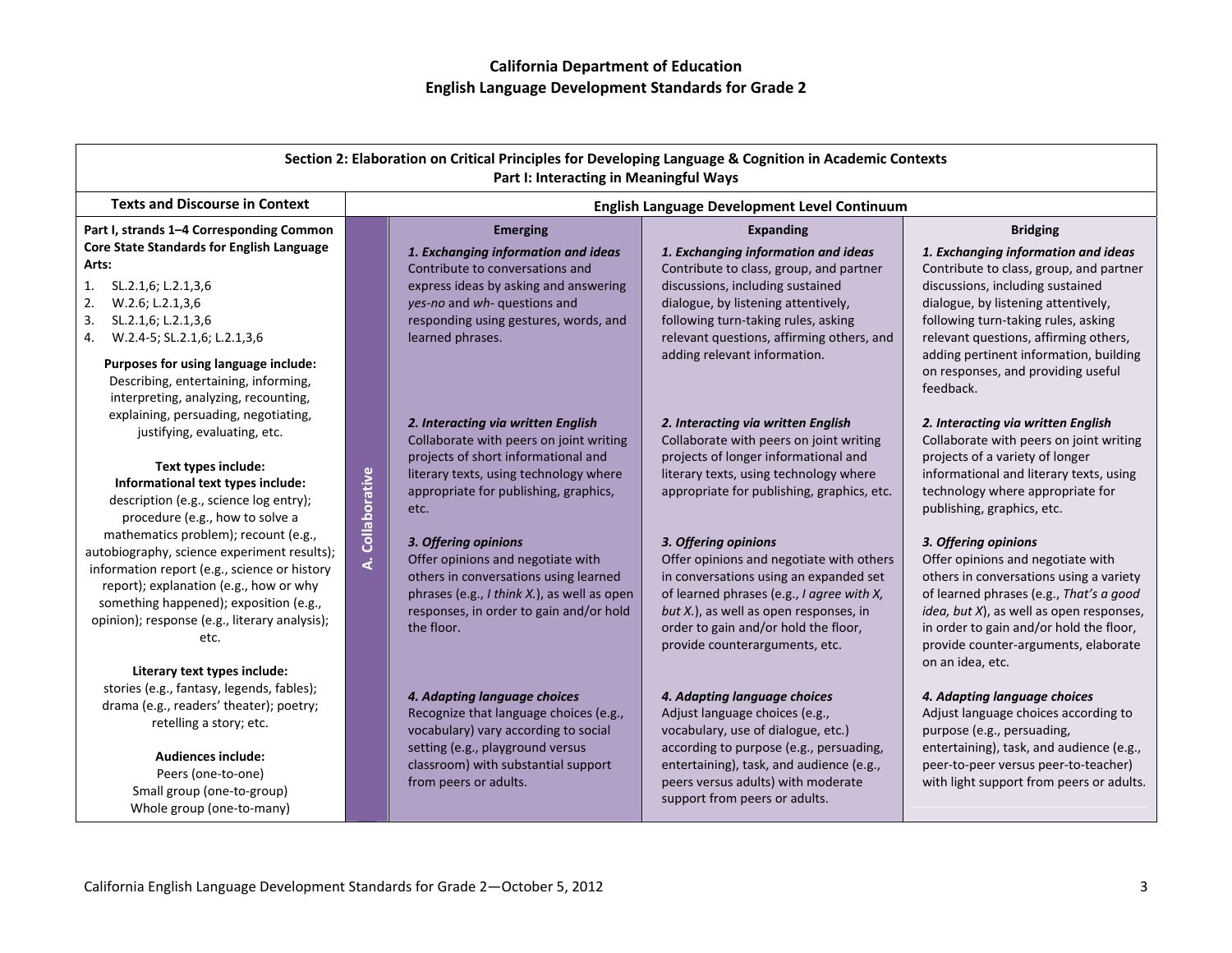| Section 2: Elaboration on Critical Principles for Developing Language & Cognition in Academic Contexts<br>Part I: Interacting in Meaningful Ways                                                                                                                                                                                                                                                                          |                        |                                                                                                                                                                                                                                                                                     |                                                                                                                                                                                                                                                                                                                                               |                                                                                                                                                                                                                                                                                                                                           |
|---------------------------------------------------------------------------------------------------------------------------------------------------------------------------------------------------------------------------------------------------------------------------------------------------------------------------------------------------------------------------------------------------------------------------|------------------------|-------------------------------------------------------------------------------------------------------------------------------------------------------------------------------------------------------------------------------------------------------------------------------------|-----------------------------------------------------------------------------------------------------------------------------------------------------------------------------------------------------------------------------------------------------------------------------------------------------------------------------------------------|-------------------------------------------------------------------------------------------------------------------------------------------------------------------------------------------------------------------------------------------------------------------------------------------------------------------------------------------|
| <b>Texts and Discourse in Context</b>                                                                                                                                                                                                                                                                                                                                                                                     |                        |                                                                                                                                                                                                                                                                                     | English Language Development Level Continuum                                                                                                                                                                                                                                                                                                  |                                                                                                                                                                                                                                                                                                                                           |
| Part I, strands 5-8 Corresponding Common<br>Core State Standards for English Language                                                                                                                                                                                                                                                                                                                                     |                        | <b>Emerging</b>                                                                                                                                                                                                                                                                     | <b>Expanding</b>                                                                                                                                                                                                                                                                                                                              | <b>Bridging</b>                                                                                                                                                                                                                                                                                                                           |
| Arts:<br>5.<br>SL.2.1-3; L.2.3<br>RL.2.1-7,9-10; RI.2.1-7,9-10; SL.2.2-3;<br>6.<br>L.2.3, 4.6<br>7.<br>RL.2.3-4,6; RI.2.2,6,8; SL.2.3; L.2.3-6<br>8.<br>RL.2.4-5; RI.2.4-5; SL.2.3; L.2.3-6                                                                                                                                                                                                                               |                        | 5. Listening actively<br>Demonstrate active listening to read-<br>alouds and oral presentations by asking<br>and answering basic questions with<br>oral sentence frames and substantial<br>prompting and support.                                                                   | 5. Listening actively<br>Demonstrate active listening to read-<br>alouds and oral presentations by asking<br>and answering detailed questions with<br>oral sentence frames and occasional<br>prompting and support.                                                                                                                           | 5. Listening actively<br>Demonstrate active listening to read-<br>alouds and oral presentations by asking<br>and answering detailed questions with<br>minimal prompting and light support.                                                                                                                                                |
| Purposes for using language include:<br>Describing, entertaining, informing,<br>interpreting, analyzing, recounting,<br>explaining, persuading, negotiating,<br>justifying, evaluating, etc.                                                                                                                                                                                                                              |                        | 6. Reading/viewing closely<br>Describe ideas, phenomena (e.g., plant<br>life cycle), and text elements (e.g.,<br>main idea, characters, events) based<br>on understanding of a select set of<br>grade-level texts and viewing of<br>multimedia with substantial support.            | 6. Reading/viewing closely<br>Describe ideas, phenomena (e.g., how<br>earthworms eat), and text elements<br>(e.g., setting, events) in greater detail<br>based on understanding of a variety of<br>grade-level texts and viewing of<br>multimedia with moderate support.                                                                      | 6. Reading/viewing closely<br>Describe ideas, phenomena (e.g.,<br>erosion), and text elements (e.g., central<br>message, character traits) using key<br>details based on understanding of a<br>variety of grade-level texts and viewing<br>of multimedia with light support.                                                              |
| Text types include:<br>Informational text types include:<br>description (e.g., science log entry);<br>procedure (e.g., how to solve a<br>mathematics problem); recount (e.g.,<br>autobiography, science experiment results);<br>information report (e.g., science or history<br>report); explanation (e.g., how or why<br>something happened); exposition (e.g.,<br>opinion); response (e.g., literary analysis);<br>etc. | <b>B.</b> Interpretive | 7. Evaluating language choices<br>Describe the language writers or<br>speakers use to present an idea (e.g.,<br>the words and phrases used to<br>describe a character) with prompting<br>and substantial support.<br>8. Analyzing language choices<br>Distinguish how two different | 7. Evaluating language choices<br>Describe the language writers or<br>speakers use to present or support an<br>idea (e.g., the author's choice of<br>vocabulary or phrasing to portray<br>characters, places, or real people) with<br>prompting and moderate support.<br>8. Analyzing language choices<br>Distinguish how two different words | 7. Evaluating language choices<br>Describe how well writers or speakers<br>use specific language resources to<br>support an opinion or present an idea<br>(e.g., whether the vocabulary used to<br>present evidence is strong enough) with<br>light support.<br>8. Analyzing language choices<br>Distinguish how multiple different words |
| Literary text types include:<br>stories (e.g., fantasy, legends, fables);<br>drama (e.g., readers' theater); poetry;<br>retelling a story; etc.                                                                                                                                                                                                                                                                           |                        | frequently-used words (e.g., describing<br>a character as happy versus angry)<br>produce a different effect on the<br>audience.                                                                                                                                                     | with similar meaning (e.g., describing a<br>character as happy versus ecstatic)<br>produce shades of meaning and<br>different effects on the audience.                                                                                                                                                                                        | with similar meaning (e.g., pleased<br>versus happy versus ecstatic, heard or<br>knew versus believed) produce shades of<br>meaning and different effects on the<br>audience.                                                                                                                                                             |
| <b>Audiences include:</b><br>Peers (one-to-one)<br>Small group (one-to-group)<br>Whole group (one-to-many)                                                                                                                                                                                                                                                                                                                |                        |                                                                                                                                                                                                                                                                                     |                                                                                                                                                                                                                                                                                                                                               |                                                                                                                                                                                                                                                                                                                                           |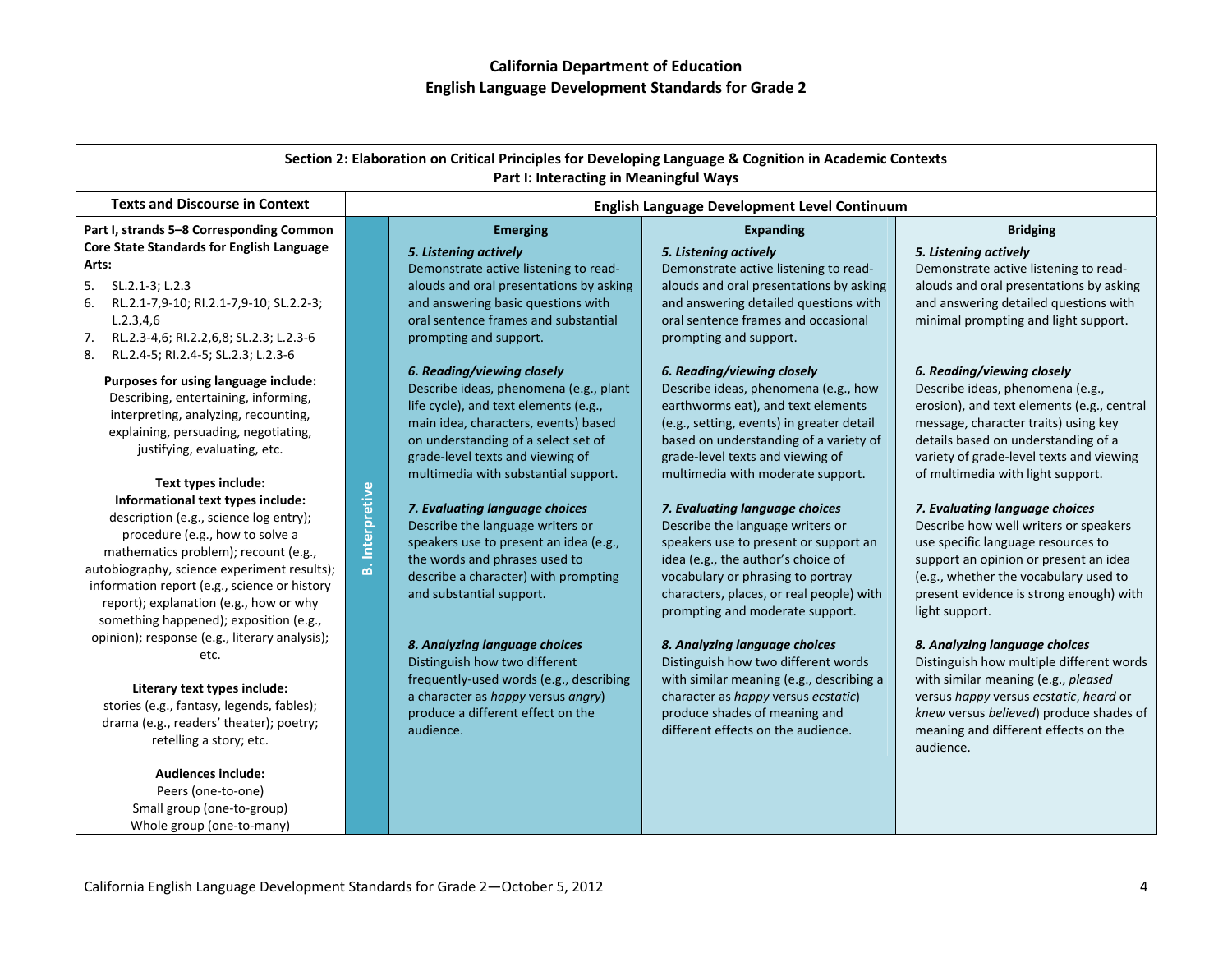| Section 2: Elaboration on Critical Principles for Developing Language & Cognition in Academic Contexts<br>Part I: Interacting in Meaningful Ways                                                                                                                                                                                                                                                                                                                                                                                                                                                                                                                                                                                                                                                                                                                                                                                                                                                                                                                                                                                            |                               |                                                                                                                                                                                                                                                                                                                                                                                                                                                           |                                                                                                                                                                                                                                                                                                                                                                                                                                                     |                                                                                                                                                                                                                                                                                                                                                                                                                                                                                                            |
|---------------------------------------------------------------------------------------------------------------------------------------------------------------------------------------------------------------------------------------------------------------------------------------------------------------------------------------------------------------------------------------------------------------------------------------------------------------------------------------------------------------------------------------------------------------------------------------------------------------------------------------------------------------------------------------------------------------------------------------------------------------------------------------------------------------------------------------------------------------------------------------------------------------------------------------------------------------------------------------------------------------------------------------------------------------------------------------------------------------------------------------------|-------------------------------|-----------------------------------------------------------------------------------------------------------------------------------------------------------------------------------------------------------------------------------------------------------------------------------------------------------------------------------------------------------------------------------------------------------------------------------------------------------|-----------------------------------------------------------------------------------------------------------------------------------------------------------------------------------------------------------------------------------------------------------------------------------------------------------------------------------------------------------------------------------------------------------------------------------------------------|------------------------------------------------------------------------------------------------------------------------------------------------------------------------------------------------------------------------------------------------------------------------------------------------------------------------------------------------------------------------------------------------------------------------------------------------------------------------------------------------------------|
| <b>Texts and Discourse in Context</b>                                                                                                                                                                                                                                                                                                                                                                                                                                                                                                                                                                                                                                                                                                                                                                                                                                                                                                                                                                                                                                                                                                       |                               |                                                                                                                                                                                                                                                                                                                                                                                                                                                           | <b>English Language Development Level Continuum</b>                                                                                                                                                                                                                                                                                                                                                                                                 |                                                                                                                                                                                                                                                                                                                                                                                                                                                                                                            |
| Part I, strands 9-12 Corresponding<br><b>Common Core State Standards for English</b><br>Language Arts:<br>SL.2.4-6; L.2.1,3,6<br>9.<br>10. W.2.1-8,10; L.2.1-3,6<br>11. W.2.1,4,10; SL.2.4,6; L.2.1-3,6<br>12. W.2.4-5; SL.2.4,6; L.2.1,3,5-6<br>Purposes for using language include:<br>Describing, entertaining, informing,<br>interpreting, analyzing, recounting,<br>explaining, persuading, negotiating,<br>justifying, evaluating, etc.<br>Text types include:<br>Informational text types include:<br>description (e.g., science log entry);<br>procedure (e.g., how to solve a<br>mathematics problem); recount (e.g.,<br>autobiography, science experiment results);<br>information report (e.g., science or history<br>report); explanation (e.g., how or why<br>something happened); exposition (e.g.,<br>opinion); response (e.g., literary analysis);<br>etc.<br>Literary text types include:<br>stories (e.g., fantasy, legends, fables);<br>drama (e.g., readers' theater); poetry;<br>retelling a story; etc.<br><b>Audiences include:</b><br>Peers (one-to-one)<br>Small group (one-to-group)<br>Whole group (one-to-many) | of2)<br>C. Productive (page 1 | <b>Emerging</b><br>9. Presenting<br>Plan and deliver very brief oral<br>presentations (e.g., recounting an<br>experience, retelling a story, describing<br>a picture).<br>10. Writing<br>Write very short literary texts (e.g.,<br>story) and informational texts (e.g., a<br>description of a volcano) using familiar<br>vocabulary collaboratively with an<br>adult (e.g., joint construction of texts),<br>with peers, and sometimes<br>independently. | <b>Expanding</b><br>9. Presentina<br>Plan and deliver brief oral<br>presentations on a variety of topics<br>(e.g., retelling a story, describing an<br>animal).<br>10. Writing<br>Write short literary texts (e.g., a story)<br>and informational texts (e.g., an<br>explanatory text explaining how a<br>volcano erupts) collaboratively with an<br>adult (e.g., joint construction of texts),<br>with peers, and with increasing<br>independence. | <b>Bridging</b><br>9. Presenting<br>Plan and deliver longer oral<br>presentations on a variety of topics and<br>content areas (e.g., retelling a story,<br>recounting a science experiment,<br>describing how to solve a mathematics<br>problem).<br>10. Writing<br>Write longer literary texts (e.g., a story)<br>and informational texts (e.g., an<br>explanatory text explaining how a<br>volcano erupts) collaboratively with an<br>adult (e.g., joint construction), with<br>peers and independently. |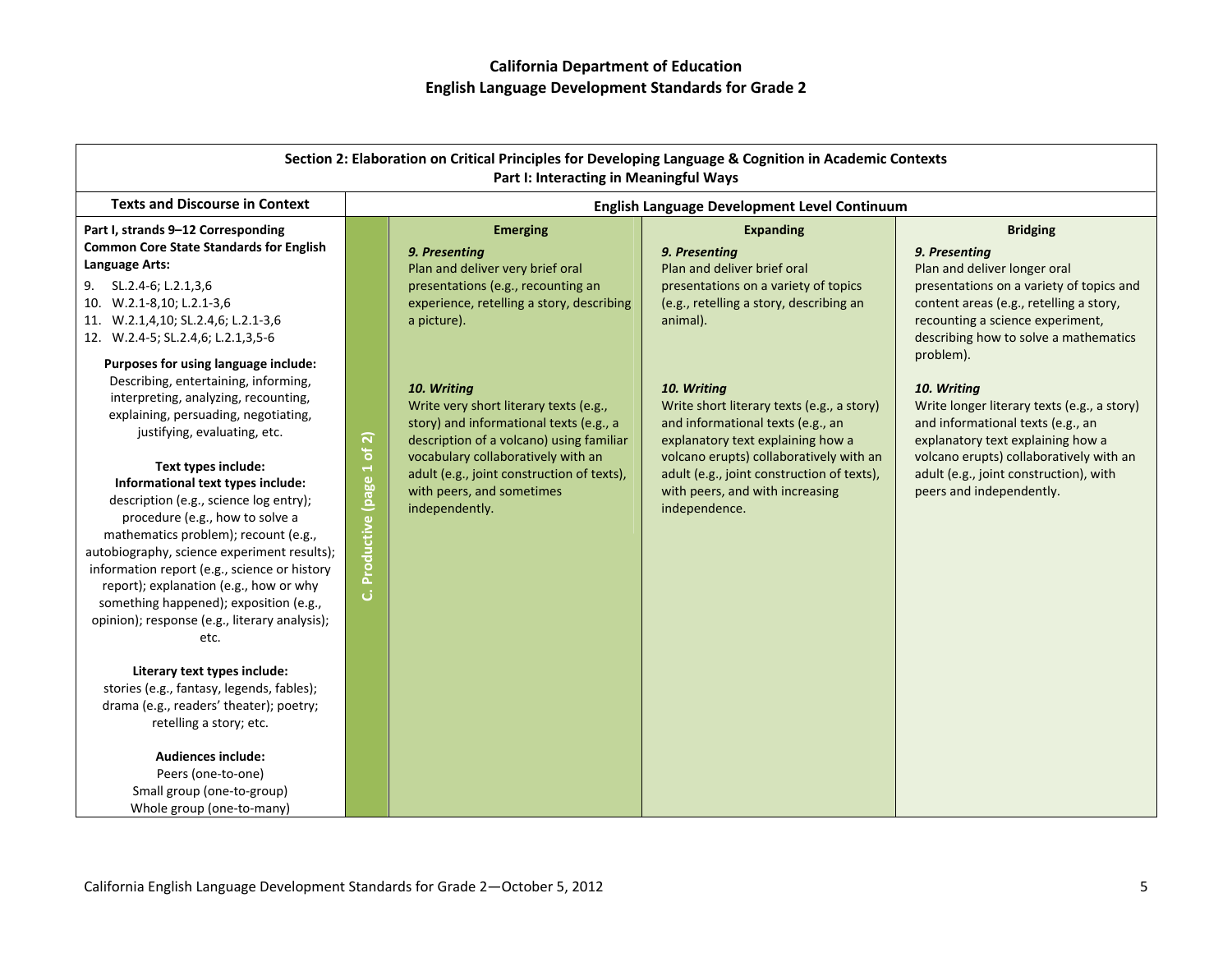| Section 2: Elaboration on Critical Principles for Developing Language & Cognition in Academic Contexts<br>Part I: Interacting in Meaningful Ways                                                                                                                                                                                                                                                                                                                                                                                                                                                                                                                                                                                                                                                                                                                        |                                |                                                                                                                                                                                                                                                                                                                                                                                                                                                                                                                                                                                |                                                                                                                                                                                                                                                                                                                                                                                                                                                                                                                                                                                                                                                          |                                                                                                                                                                                                                                                                                                                                                                                                                                                                                                                                                                                                                                                                              |
|-------------------------------------------------------------------------------------------------------------------------------------------------------------------------------------------------------------------------------------------------------------------------------------------------------------------------------------------------------------------------------------------------------------------------------------------------------------------------------------------------------------------------------------------------------------------------------------------------------------------------------------------------------------------------------------------------------------------------------------------------------------------------------------------------------------------------------------------------------------------------|--------------------------------|--------------------------------------------------------------------------------------------------------------------------------------------------------------------------------------------------------------------------------------------------------------------------------------------------------------------------------------------------------------------------------------------------------------------------------------------------------------------------------------------------------------------------------------------------------------------------------|----------------------------------------------------------------------------------------------------------------------------------------------------------------------------------------------------------------------------------------------------------------------------------------------------------------------------------------------------------------------------------------------------------------------------------------------------------------------------------------------------------------------------------------------------------------------------------------------------------------------------------------------------------|------------------------------------------------------------------------------------------------------------------------------------------------------------------------------------------------------------------------------------------------------------------------------------------------------------------------------------------------------------------------------------------------------------------------------------------------------------------------------------------------------------------------------------------------------------------------------------------------------------------------------------------------------------------------------|
| <b>Texts and Discourse in Context</b>                                                                                                                                                                                                                                                                                                                                                                                                                                                                                                                                                                                                                                                                                                                                                                                                                                   |                                |                                                                                                                                                                                                                                                                                                                                                                                                                                                                                                                                                                                | English Language Development Level Continuum                                                                                                                                                                                                                                                                                                                                                                                                                                                                                                                                                                                                             |                                                                                                                                                                                                                                                                                                                                                                                                                                                                                                                                                                                                                                                                              |
| Part I, strands 9-12 Corresponding<br><b>Common Core State Standards for English</b><br>Language Arts:<br>9. SL.2.4-6; L.2.1,3,6<br>10. W.2.1-8,10; L.2.1-3,6<br>11. W.2.1,4,10; SL.2.4,6; L.2.1-3,6<br>12. W.2.4-5; SL.2.4,6; L.2.1,3,5-6<br>Purposes for using language include:<br>Describing, entertaining, informing,<br>interpreting, analyzing, recounting,<br>explaining, persuading, negotiating,<br>justifying, evaluating, etc.<br>Text types include:<br>Informational text types include:<br>description (e.g., science log entry);<br>procedure (e.g., how to solve a<br>mathematics problem); recount (e.g.,<br>autobiography, science experiment results);<br>information report (e.g., science or history<br>report); explanation (e.g., how or why<br>something happened); exposition (e.g.,<br>opinion); response (e.g., literary analysis);<br>etc. | of 2)<br>C. Productive (page 2 | <b>Emerging</b><br>11. Supporting opinions<br>Support opinions by providing good<br>reasons and some textual evidence or<br>relevant background knowledge (e.g.,<br>referring to textual evidence or<br>knowledge of content).<br>12. Selecting language resources<br>a) Retell texts and recount experiences<br>using key words.<br>b) Use a select number of general<br>academic and domain-specific words to<br>add detail (e.g., adding the word<br>generous to describe a character, using<br>the word lava to explain volcanic<br>eruptions) while speaking and writing. | <b>Expanding</b><br>11. Supporting opinions<br>Support opinions by providing good<br>reasons and increasingly detailed<br>textual evidence (e.g., providing<br>examples from the text) or relevant<br>background knowledge about the<br>content.<br>12. Selecting language resources<br>a) Retell texts and recount experiences<br>using complete sentences and key<br>words.<br>b) Use a growing number of general<br>academic and domain-specific words in<br>order to add detail, create an effect<br>(e.g., using the word suddenly to signal<br>a change), or create shades of meaning<br>(e.g., scurry versus dash) while<br>speaking and writing. | <b>Bridging</b><br>11. Supporting opinions<br>Support opinions or persuade others by<br>providing good reasons and detailed<br>textual evidence (e.g., specific events or<br>graphics from text) or relevant<br>background knowledge about the<br>content.<br>12. Selecting language resources<br>a) Retell texts and recount experiences<br>using increasingly detailed complete<br>sentences and key words.<br>b) Use a wide variety of general<br>academic and domain-specific words,<br>synonyms, antonyms, and non-literal<br>language (e.g., He was as quick as a<br>cricket.) to create an effect, precision,<br>and shades of meaning while speaking<br>and writing. |
| Literary text types include:<br>stories (e.g., fantasy, legends, fables);<br>drama (e.g., readers' theater); poetry;<br>retelling a story; etc.<br><b>Audiences include:</b><br>Peers (one-to-one)<br>Small group (one-to-group)<br>Whole group (one-to-many)                                                                                                                                                                                                                                                                                                                                                                                                                                                                                                                                                                                                           |                                |                                                                                                                                                                                                                                                                                                                                                                                                                                                                                                                                                                                |                                                                                                                                                                                                                                                                                                                                                                                                                                                                                                                                                                                                                                                          |                                                                                                                                                                                                                                                                                                                                                                                                                                                                                                                                                                                                                                                                              |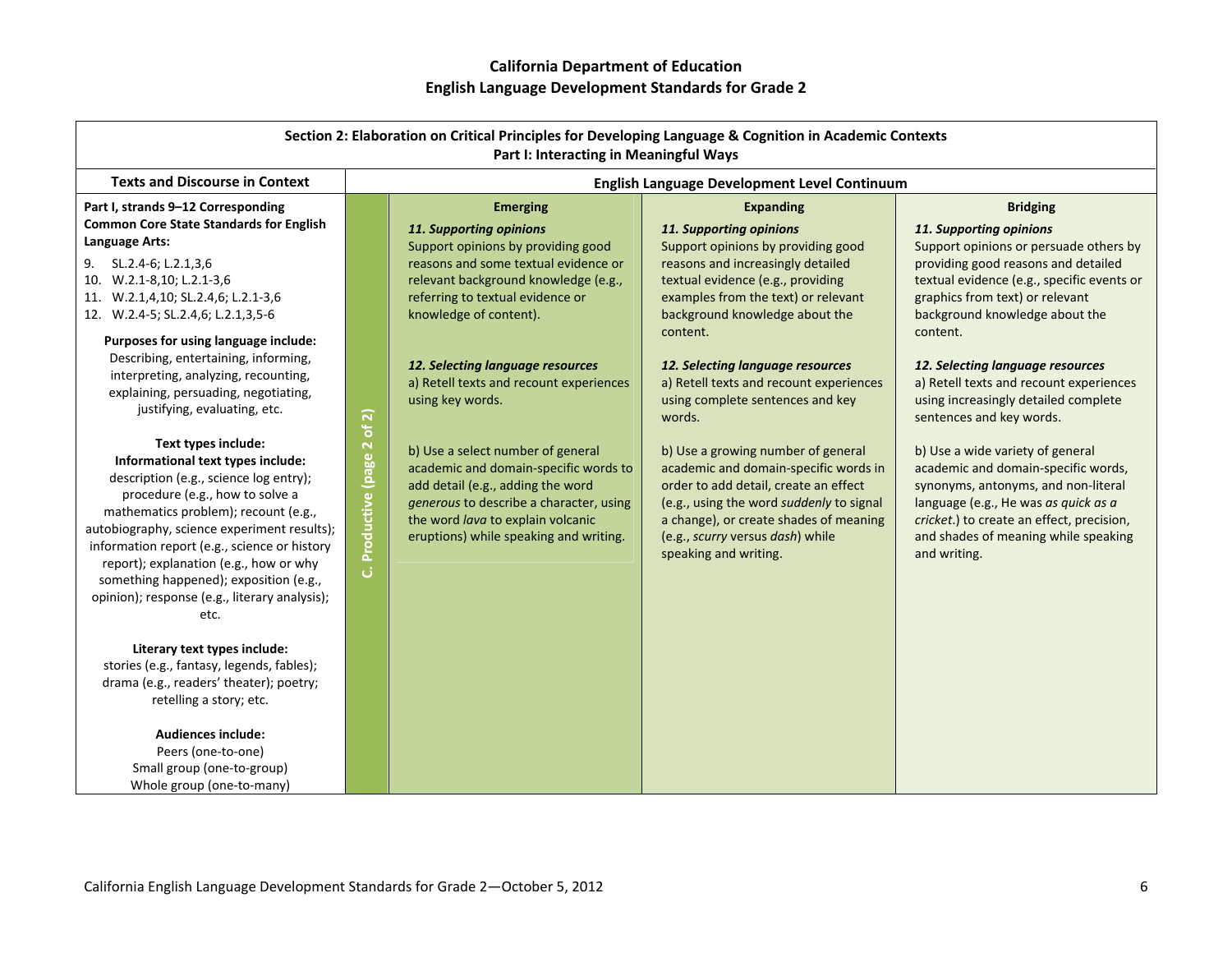| Section 2: Elaboration on Critical Principles for Developing Language & Cognition in Academic Contexts                                                                                                                                                                                                                                                                                                                    |                                        |                                                                                                                                                                                                                                                                                                                                                  |                                                                                                                                                                                                                                                                                                     |                                                                                                                                                                                                                                                                             |
|---------------------------------------------------------------------------------------------------------------------------------------------------------------------------------------------------------------------------------------------------------------------------------------------------------------------------------------------------------------------------------------------------------------------------|----------------------------------------|--------------------------------------------------------------------------------------------------------------------------------------------------------------------------------------------------------------------------------------------------------------------------------------------------------------------------------------------------|-----------------------------------------------------------------------------------------------------------------------------------------------------------------------------------------------------------------------------------------------------------------------------------------------------|-----------------------------------------------------------------------------------------------------------------------------------------------------------------------------------------------------------------------------------------------------------------------------|
|                                                                                                                                                                                                                                                                                                                                                                                                                           |                                        | Part II: Learning About How English Works                                                                                                                                                                                                                                                                                                        |                                                                                                                                                                                                                                                                                                     |                                                                                                                                                                                                                                                                             |
| <b>Texts and Discourse in Context</b>                                                                                                                                                                                                                                                                                                                                                                                     |                                        |                                                                                                                                                                                                                                                                                                                                                  | English Language Development Level Continuum                                                                                                                                                                                                                                                        |                                                                                                                                                                                                                                                                             |
| Part II, strands 1-2 Corresponding<br><b>Common Core State Standards for English</b><br><b>Language Arts:</b>                                                                                                                                                                                                                                                                                                             |                                        | <b>Emerging</b><br>1. Understanding text structure<br>Apply understanding of how different                                                                                                                                                                                                                                                       | <b>Expanding</b><br>1. Understanding text structure<br>Apply understanding of how different                                                                                                                                                                                                         | <b>Bridging</b><br>1. Understanding text structure<br>Apply understanding of how different                                                                                                                                                                                  |
| 1. RL.2.5; RI.2.5; W.2.1-5; SL.2.4<br>RL.2.5; RI.2.5; W.2.1-4; SL.2.4; L.2.1,3<br>2.                                                                                                                                                                                                                                                                                                                                      |                                        | text types are organized to express<br>ideas (e.g., how a story is organized<br>sequentially) to comprehending and                                                                                                                                                                                                                               | text types are organized to express<br>ideas (e.g., how a story is organized<br>sequentially with predictable stages                                                                                                                                                                                | text types are organized predictably to<br>express ideas (e.g., a narrative versus an<br>informative/explanatory text versus an                                                                                                                                             |
| Purposes for using language include:<br>Describing, entertaining, informing,<br>interpreting, analyzing, recounting,<br>explaining, persuading, negotiating,<br>justifying, evaluating, etc.                                                                                                                                                                                                                              |                                        | composing texts in shared language<br>activities guided by the teacher, with<br>peers, and sometimes independently.                                                                                                                                                                                                                              | versus how an information report is<br>organized by topic and details) to<br>comprehending texts and composing<br>texts with increasing independence.                                                                                                                                               | opinion text) to comprehending and<br>writing texts independently.                                                                                                                                                                                                          |
| Text types include:<br>Informational text types include:<br>description (e.g., science log entry);<br>procedure (e.g., how to solve a<br>mathematics problem); recount (e.g.,<br>autobiography, science experiment results);<br>information report (e.g., science or history<br>report); explanation (e.g., how or why<br>something happened); exposition (e.g.,<br>opinion); response (e.g., literary analysis);<br>etc. | <b>Structuring Cohesive Texts</b><br>ä | 2. Understanding cohesion<br>Apply basic understanding of how<br>ideas, events, or reasons are linked<br>throughout a text using more everyday<br>connecting words or phrases (e.g.,<br>today, then) to comprehending and<br>composing texts in shared language<br>activities guided by the teacher, with<br>peers, and sometimes independently. | 2. Understanding cohesion<br>Apply understanding of how ideas,<br>events, or reasons are linked<br>throughout a text using a growing<br>number of connecting words or phrases<br>(e.g., after a long time, first/next) to<br>comprehending texts and writing texts<br>with increasing independence. | 2. Understanding cohesion<br>Apply understanding of how ideas,<br>events, or reasons are linked<br>throughout a text using a variety of<br>connecting words or phrases (e.g., for<br>example, after that, suddenly) to<br>comprehending and writing texts<br>independently. |
| Literary text types include:<br>stories (e.g., fantasy, legends, fables);<br>drama (e.g., readers' theater); poetry;<br>retelling a story; etc.                                                                                                                                                                                                                                                                           |                                        |                                                                                                                                                                                                                                                                                                                                                  |                                                                                                                                                                                                                                                                                                     |                                                                                                                                                                                                                                                                             |
| <b>Audiences include:</b><br>Peers (one-to-one)<br>Small group (one-to-group)<br>Whole group (one-to-many)                                                                                                                                                                                                                                                                                                                |                                        |                                                                                                                                                                                                                                                                                                                                                  |                                                                                                                                                                                                                                                                                                     |                                                                                                                                                                                                                                                                             |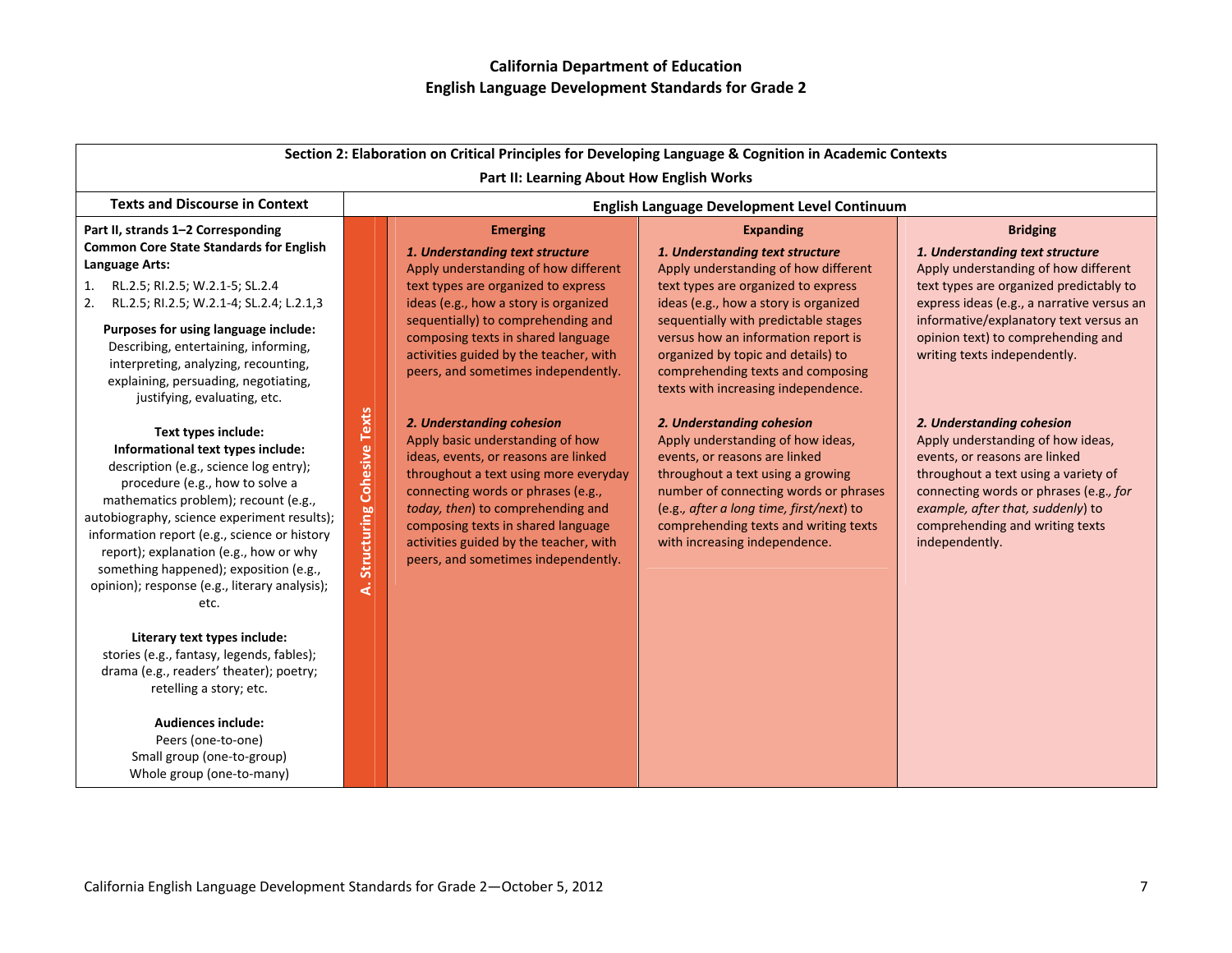| Section 2: Elaboration on Critical Principles for Developing Language & Cognition in Academic Contexts<br>Part II: Learning About How English Works                                                                                                                                                                                                                                                                                                                                                                                                                       |                                          |                                                                                                                                                                                                                                                                                                                                                                                                                                                                                                                                                                                |                                                                                                                                                                                                                                                                                                                                                                                                                                                                                                                           |                                                                                                                                                                                                                                                                                                                                                                                                                                                                                          |
|---------------------------------------------------------------------------------------------------------------------------------------------------------------------------------------------------------------------------------------------------------------------------------------------------------------------------------------------------------------------------------------------------------------------------------------------------------------------------------------------------------------------------------------------------------------------------|------------------------------------------|--------------------------------------------------------------------------------------------------------------------------------------------------------------------------------------------------------------------------------------------------------------------------------------------------------------------------------------------------------------------------------------------------------------------------------------------------------------------------------------------------------------------------------------------------------------------------------|---------------------------------------------------------------------------------------------------------------------------------------------------------------------------------------------------------------------------------------------------------------------------------------------------------------------------------------------------------------------------------------------------------------------------------------------------------------------------------------------------------------------------|------------------------------------------------------------------------------------------------------------------------------------------------------------------------------------------------------------------------------------------------------------------------------------------------------------------------------------------------------------------------------------------------------------------------------------------------------------------------------------------|
| <b>Texts and Discourse in Context</b>                                                                                                                                                                                                                                                                                                                                                                                                                                                                                                                                     |                                          | English Language Development Level Continuum                                                                                                                                                                                                                                                                                                                                                                                                                                                                                                                                   |                                                                                                                                                                                                                                                                                                                                                                                                                                                                                                                           |                                                                                                                                                                                                                                                                                                                                                                                                                                                                                          |
| Part II, strands 3-5 Corresponding<br><b>Common Core State Standards for English</b><br>Language Arts:<br>3. W.2.5; SL.2.6; L.2.1,3,6<br>4.<br>W.2.5; SL.2.6; L.2.1,3,6<br>W.2.5; SL.2.4,6; L.2.1,3,6<br>5.<br>Purposes for using language include:<br>Describing, entertaining, informing,                                                                                                                                                                                                                                                                               |                                          | <b>Emerging</b><br>3. Using verbs and verb phrases<br>a) Use frequently used verbs (e.g.,<br>walk, run) and verb types (e.g., doing,<br>saying, being/having, thinking/feeling)<br>in shared language activities guided by<br>the teacher and sometimes<br>independently.                                                                                                                                                                                                                                                                                                      | <b>Expanding</b><br>3. Using verbs and verb phrases<br>a) Use a growing number of verb types<br>(e.g., doing, saying, being/having,<br>thinking/feeling) with increasing<br>independence.                                                                                                                                                                                                                                                                                                                                 | <b>Bridging</b><br>3. Using verbs and verb phrases<br>a) Use a variety of verb types (e.g.,<br>doing, saying, being/having,<br>thinking/feeling) independently.                                                                                                                                                                                                                                                                                                                          |
| interpreting, analyzing, recounting,<br>explaining, persuading, negotiating,<br>justifying, evaluating, etc.<br>Text types include:<br>Informational text types include:<br>description (e.g., science log entry);<br>procedure (e.g., how to solve a<br>mathematics problem); recount (e.g.,<br>autobiography, science experiment results);<br>information report (e.g., science or history<br>report); explanation (e.g., how or why<br>something happened); exposition (e.g.,<br>opinion); response (e.g., literary analysis);<br>etc.<br>Literary text types include: | Enriching Ideas<br>œΪ<br>Expanding<br>்க | b) Use simple verb tenses appropriate<br>for the text type and discipline to<br>convey time (e.g., simple past for<br>recounting an experience) in shared<br>language activities guided by the<br>teacher and sometimes independently.<br>4. Using nouns and noun phrases<br>Expand noun phrases in simple ways<br>(e.g., adding a familiar adjective to<br>describe a noun) in order to enrich the<br>meaning of sentences and to add<br>details about ideas, people, things,<br>etc., in shared language activities<br>guided by the teacher and sometimes<br>independently. | b) Use a growing number of verb tenses<br>appropriate for the text type and<br>discipline to convey time (e.g., simple<br>past tense for retelling, simple present<br>for a science description) with<br>increasing independence.<br>4. Using nouns and noun phrases<br>Expand noun phrases in a growing<br>number of ways (e.g., adding a newly<br>learned adjective to a noun) in order to<br>enrich the meaning of sentences and to<br>add details about ideas, people, things,<br>etc., with increasing independence. | b) Use a wide variety of verb tenses<br>appropriate for the text type and<br>discipline to convey time (e.g., simple<br>present for a science description, simple<br>future to predict) independently.<br>4. Using nouns and noun phrases<br>Expand noun phrases in a variety of ways<br>(e.g., adding comparative/superlative<br>adjectives to nouns) in order to enrich<br>the meaning of phrases/sentences and<br>to add details about ideas, people,<br>things, etc., independently. |
| stories (e.g., fantasy, legends, fables);<br>drama (e.g., readers' theater); poetry;<br>retelling a story; etc.<br><b>Audiences include:</b><br>Peers (one-to-one)<br>Small group (one-to-group)<br>Whole group (one-to-many)                                                                                                                                                                                                                                                                                                                                             |                                          | 5. Modifying to add details<br>Expand sentences with frequently used<br>adverbials (e.g., prepositional phrases,<br>such as at school, with my friend) to<br>provide details (e.g., time, manner,<br>place, cause) about a familiar activity<br>or process in shared language activities<br>guided by the teacher and sometimes<br>independently.                                                                                                                                                                                                                              | 5. Modifying to add details<br>Expand sentences with a growing<br>number of adverbials (e.g., adverbs,<br>prepositional phrases) to provide<br>details (e.g., time, manner, place,<br>cause) about a familiar or new activity<br>or process with increasing<br>independence.                                                                                                                                                                                                                                              | 5. Modifying to add details<br>Expand sentences with a variety of<br>adverbials (e.g., adverbs, adverb<br>phrases, prepositional phrases) to<br>provide details (e.g., time, manner,<br>place, cause) independently.                                                                                                                                                                                                                                                                     |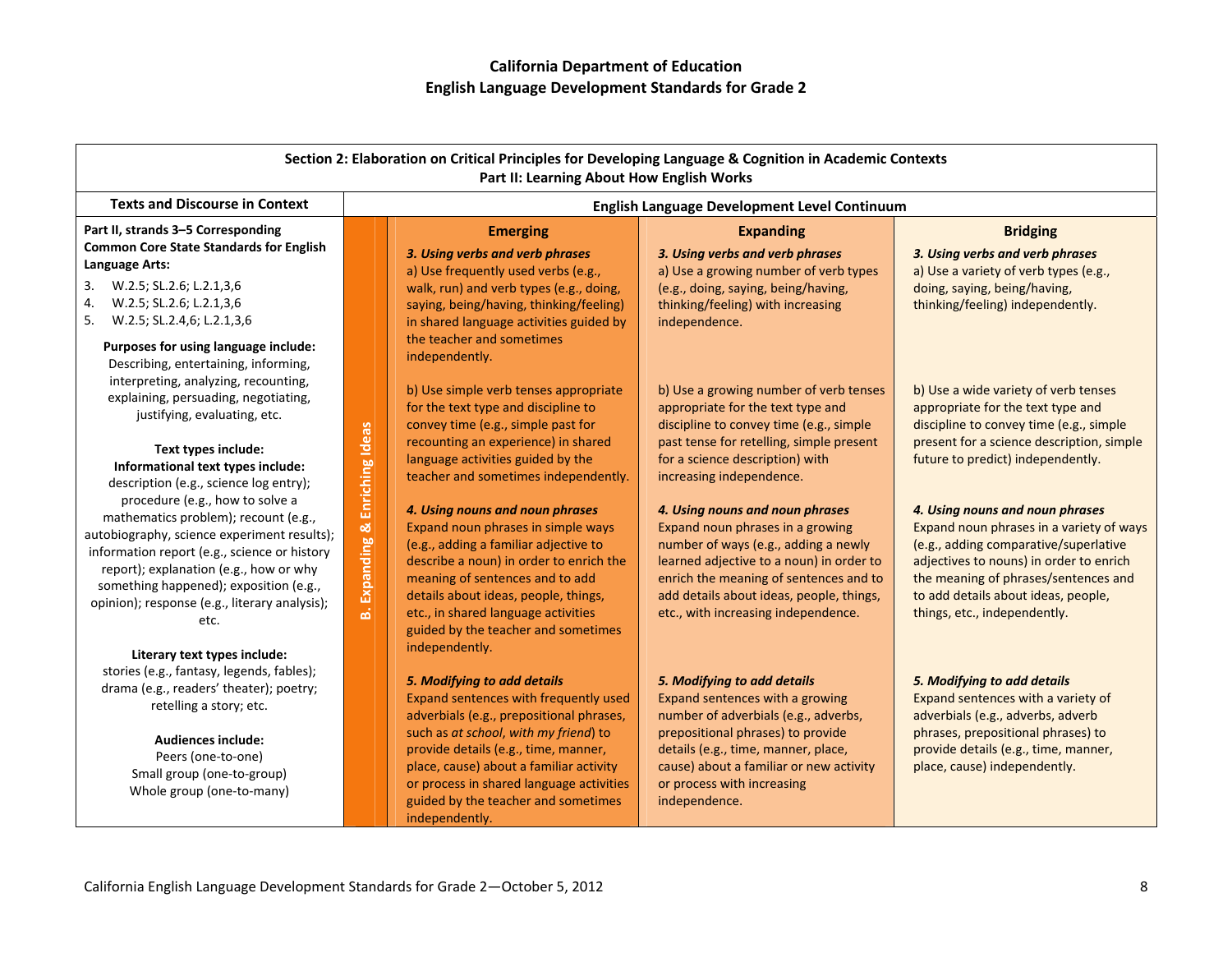| Section 2: Elaboration on Critical Principles for Developing Language & Cognition in Academic Contexts                                                                                                                                                                                                                                                                                                                                                                                                                                                                                                                                                                                                                                                                                                                                                                                                                                                                                                                                                                               |                                                  |                                                                                                                                                                                                                                                                                                                                                                                                                                                                                                                                                                |                                                                                                                                                                                                                                                                                                                                                                                                                                                                                                                                                                                                 |                                                                                                                                                                                                                                                                                                                                                                                                                                                                                                                                                                                                                                                                                                    |
|--------------------------------------------------------------------------------------------------------------------------------------------------------------------------------------------------------------------------------------------------------------------------------------------------------------------------------------------------------------------------------------------------------------------------------------------------------------------------------------------------------------------------------------------------------------------------------------------------------------------------------------------------------------------------------------------------------------------------------------------------------------------------------------------------------------------------------------------------------------------------------------------------------------------------------------------------------------------------------------------------------------------------------------------------------------------------------------|--------------------------------------------------|----------------------------------------------------------------------------------------------------------------------------------------------------------------------------------------------------------------------------------------------------------------------------------------------------------------------------------------------------------------------------------------------------------------------------------------------------------------------------------------------------------------------------------------------------------------|-------------------------------------------------------------------------------------------------------------------------------------------------------------------------------------------------------------------------------------------------------------------------------------------------------------------------------------------------------------------------------------------------------------------------------------------------------------------------------------------------------------------------------------------------------------------------------------------------|----------------------------------------------------------------------------------------------------------------------------------------------------------------------------------------------------------------------------------------------------------------------------------------------------------------------------------------------------------------------------------------------------------------------------------------------------------------------------------------------------------------------------------------------------------------------------------------------------------------------------------------------------------------------------------------------------|
| <b>Texts and Discourse in Context</b>                                                                                                                                                                                                                                                                                                                                                                                                                                                                                                                                                                                                                                                                                                                                                                                                                                                                                                                                                                                                                                                |                                                  | Part II: Learning About How English Works                                                                                                                                                                                                                                                                                                                                                                                                                                                                                                                      |                                                                                                                                                                                                                                                                                                                                                                                                                                                                                                                                                                                                 |                                                                                                                                                                                                                                                                                                                                                                                                                                                                                                                                                                                                                                                                                                    |
|                                                                                                                                                                                                                                                                                                                                                                                                                                                                                                                                                                                                                                                                                                                                                                                                                                                                                                                                                                                                                                                                                      |                                                  |                                                                                                                                                                                                                                                                                                                                                                                                                                                                                                                                                                | English Language Development Level Continuum                                                                                                                                                                                                                                                                                                                                                                                                                                                                                                                                                    |                                                                                                                                                                                                                                                                                                                                                                                                                                                                                                                                                                                                                                                                                                    |
| Part II, strands 6-7 Corresponding<br><b>Common Core State Standards for English</b><br>Language Arts:<br>W.2.1-3,5; SL.2.4,6; L.2.1,3,6<br>6.<br>W.2.1-3,5; SL.2.4,6; L.2.1,3,6<br>7.<br>Purposes for using language include:<br>Describing, entertaining, informing,<br>interpreting, analyzing, recounting,<br>explaining, persuading, negotiating,<br>justifying, evaluating, etc.<br>Text types include:<br>Informational text types include:<br>description (e.g., science log entry);<br>procedure (e.g., how to solve a<br>mathematics problem); recount (e.g.,<br>autobiography, science experiment results);<br>information report (e.g., science or history<br>report); explanation (e.g., how or why<br>something happened); exposition (e.g.,<br>opinion); response (e.g., literary analysis);<br>etc.<br>Literary text types include:<br>stories (e.g., fantasy, legends, fables);<br>drama (e.g., readers' theater); poetry;<br>retelling a story; etc.<br><b>Audiences include:</b><br>Peers (one-to-one)<br>Small group (one-to-group)<br>Whole group (one-to-many) | <b>Condensing Ideas</b><br>ಜ<br>Connecting<br>ان | <b>Emerging</b><br><b>6. Connecting ideas</b><br>Combine clauses in a few basic ways to<br>make connections between and to join<br>ideas (e.g., creating compound<br>sentences using and, but, so) in shared<br>language activities guided by the<br>teacher and sometimes<br>independently.<br>7. Condensing ideas<br>Condense clauses in simple ways (e.g.,<br>changing: It's green. It's red. -> It's<br>green and red.) to create precise and<br>detailed sentences in shared language<br>activities guided by the teacher and<br>sometimes independently. | <b>Expanding</b><br><b>6. Connecting ideas</b><br>Combine clauses in an increasing<br>variety of ways to make connections<br>between and to join ideas, for<br>example, to express cause/effect (e.g.,<br>She jumped because the dog barked)<br>with increasing independence.<br>7. Condensing ideas<br>Condense clauses in a growing number<br>of ways (e.g., through embedded<br>clauses as in, It's a plant. It's found in<br>the rainforest. -> It's a green and red<br>plant that's found in the rainforest.) to<br>create precise and detailed sentences<br>with increasing independence. | <b>Bridging</b><br><b>6. Connecting ideas</b><br>Combine clauses in a wide variety of ways<br>(e.g., rearranging complete simple to<br>form compound sentences) to make<br>connections between and to join ideas<br>(e.g., The boy was hungry. The boy ate a<br>sandwich. -> The boy was hungry so he<br>ate a sandwich.) independently.<br>7. Condensing ideas<br>Condense clauses in a variety of ways<br>(e.g., through embedded clauses and<br>other condensing as in, It's a plant. It's<br>green and red. It's found in the tropical<br>rainforest. -> It's a green and red plant<br>that's found in the tropical rainforest.) to<br>create precise and detailed sentences<br>independently. |